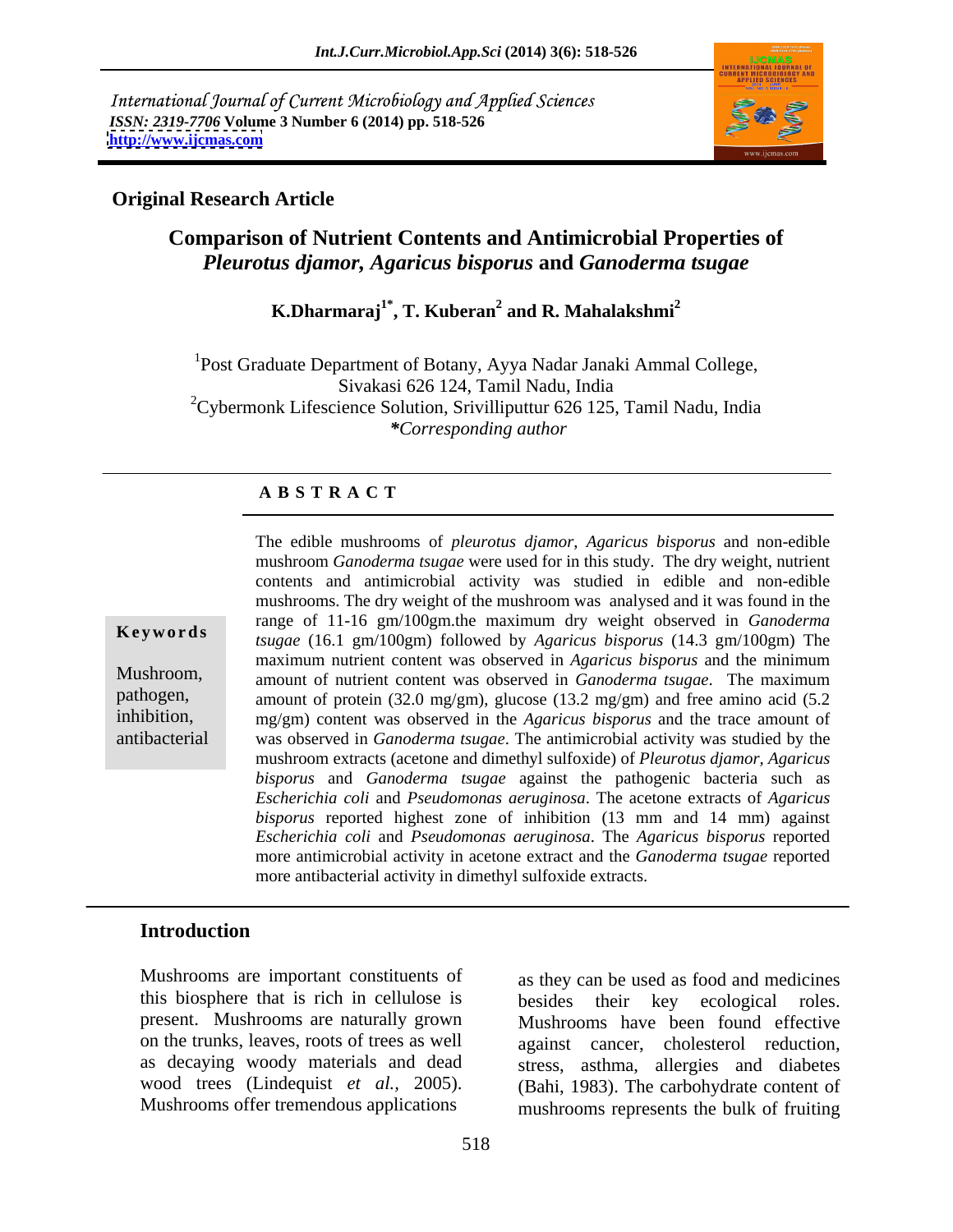bodies accounting for 50 to 65% on dry **Materials and Methods** weight basis. Protein is an important constituent of dry matter of mushrooms. The present work deals with the nutrient Mushrooms are very useful for vegetarian contents and antimicrobial activity in the food because they contain some essential amino acids which are found in animal proteins (Verma *et al.*, 1987). **Collection of Mushroom** 

Edible mushroom characteristically The three types of edible and non-edible contain many different bioactive mushrooms are selected for our study. The compounds such as polysaccharides, oyster mushroom (P*leurotus djamor*) glycolipids, sesquiterpenes etc., with (MDU-1) was obtained from Ayya Nadar diverse biological activities such as Janaki Ammal College Mushroom Centre. anticancer, antibacterial, antifungal and The Button mushroom (Agaricus antiviral agents. *Ganoderma lucidum* is *bisporus*) procured from supermarket in one of the most famous traditional chinese Sivakasi .The non-edible mushroom medicinal herb which has antimicrobial *Ganoderma tsugae* were collected in Ayya effects due to the extracts derived from Nadar Janaki Ammal College campus this mushrooms which contain during rainy season (Plate 1). bacteriolytic enzyme and acid protease (Klaus and Miomir, 2007). Smania *et al.* (2007) observed high zone of inhibition of in methyl extract form *G. lucidum* against *Escherichia coli* and *Pseudomonas*  by the help of morphological characters of *aeruginosa* followed by *Staphylococcus*  the colour size, shape , nature of pileus, *aureus* while least zone of inhibition was stipe and gills with the help of Mycology recorded against *Bacillus species.*  penned by Alexopoulos (1996).The above bodies accounting for 52 to 62% on dry materials and Methods<br>bodies accounting for 52 to 62% on dry methods and the control of the present work data with sometimes of dry mater of materooms. The present work data with the

Extracts of *Ganoderma applanatum* for the analysis of dry weight, nutrient (Smania *et al.,* 1999) and *Ganoderma pfeifferi* (Mothana *et al.,* 2000) have been shown to possess significant antimicrobial activity against *E. coli.* Sheena *et al.* (2003) reported that methanol extract of The collected mushrooms of *Pleurotus Ganoderma lucidum* showed remarkable *djamor* and *Agaricus bisporus* were dried antimicrobial activity against *Escherichia*  in hot air oven at 50ºC for 24 hours. Then *coli, Salmonella* sp., and *Bacillus subtils.* Keypour *et al.* (2008) investigated the powdered by using mixie. The non-edible antimicrobial activity in chloroform mushrooms of Ganoderma were kept in extract of *G. lucidum* against *Bacillus*  the hot air oven at 60ºC for one week and *subtilis* and *Staphylococcus aureus*.

The present study deals with collection, **Dry Weight** identification, studies of nutrient contents

edible and non-edible mushrooms.

# **Collection of Mushroom**

Janaki Ammal College Mushroom Centre. The Button mushroom (*Agaricus*

# **Identification of Mushroom**

The collected mushroom were identified three types of mushroom were subjected content and antimicrobial properties.

# **Preparation of Mushroom Powder**

the dried mushroom were ground and mushrooms of *Ganoderma* were kept in then it was powdered by grinding.

# **Dry Weight**

and antimicrobial activities of selected Fresh mushrooms of (100 mg) *Pleurotus djamor, Agaricus bisporus* and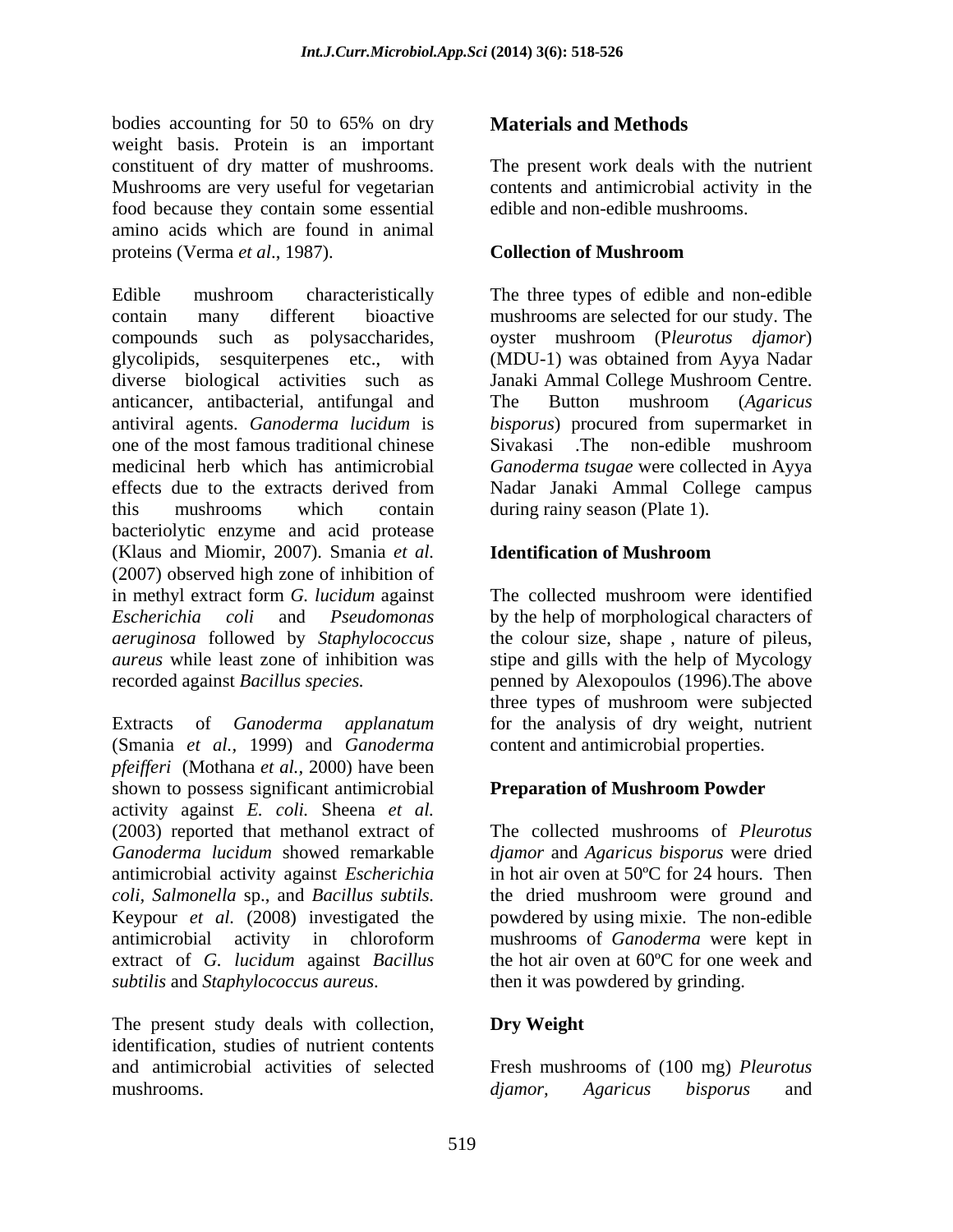Ganoderma tsugae was weighed and add with 4 ml of anthrone reagent oven at 80°C for two days. The dry weight of the mushroom was calculated by weighing the mushrooms in an electronic

Fresh mushrooms (100 mg) were of boiling, the test tubes were allowed to homogenized in 10 ml distilled water and cool down at room temperature and the the extract was centrifuged at 5000 rpm for 5 minutes. The supernatant was ELICOSL 171 spectrophotometer. The collected and added with 1 ml of 20% TCA and it was kept for half an hour. anthrone reagent and 1 ml of distilled Then centrifuged at 5000 rpm for 5 water. The glucose content was calculated minutes. The pellet was washed with with the help of glucose standard graph. twice the volume of acetone and it was centrifuged. The supernatant was **Estimation of free amino acid**  discarded, and the pellet was mixed with 5 ml of 0.1N NaoH and it was used as test Fresh mushrooms (100 mg) were solution. The test solution was bomogenized in 10 ml of 70% ethanol quantitatively measured by taking 0.5 ml using a mortar and pestle. The homogenate of test solution, 4 ml of distilled water, 5 was filtered through single layer of cheese ml of alkaline copper reagent and 0.5 ml cloth and it was centrifuged at 3000 rpm of Folin phenol reagent in test tubes. Blank was also prepared by taking 4 ml and the supernatant was collected and it distilled water, 5 ml of alkaline copper was used as test solution. 0.5 ml of reagent and 0.5 ml of Folin phenol supernatant, 0.5 ml of 70% ethanol was reagent. The absorbance was noted at 650 taken in a test tube and 2 ml of ninhydrin nm using ELICOSL 171 reagent was added. The tubes were kept in spectrophotometer. The protein content was estimated by using protein standard graph. taking 70% ethanol, ninhydrin. The

Fresh mushrooms (500 mg) were homogenized with 10 ml of distilled water using a mortar and pestle. The homogenate was centrifuged at 5000 rpm for 5 minutes. The supernatant was collected **Sources of microbes** and it was added with 1 ml of 20% TCA and it was kept for 30 minutes, then Antibiotic assay was assessed by using centrifuged at 5000 rpm for 5 minutes. two bacterial strains of *Escherichia coli* The supernatant of test solution was taken

separately and it was kept in the hot air slowly to the test tube. The supernatant balance separately. thoroughly mixed by using cyclomixture. **Estimation of protein bath for 10 minutes by placing the marbles** was collected and it was made upto 100 ml with distilled water. Later it was added with 0.9 ml of distilled water. Then it was Later the contents were boiled in water on the mouth of test tube. After 10 minutes absorbance was noted at 620 nm using blank was also prepared by taking 4 ml of

**Estimation of Glucose**  ELICOSL 171 spectrophotometer. The Fresh mushrooms (100 mg) were homogenized in 10 ml of 70% ethanol cloth and it was centrifuged at 3000 rpm for 5 minutes. The pellet was discarded supernatant, 0.5 ml of 70% ethanol was water bath for 10 minutes and then it was cooled. The blank was also prepared by absorbance was measured at 570 nm using quantity of free amino acid was estimated by using a standard graph of amino acid.

### **Antibiotic assay**

### **Sources of microbes**

and *Pseudomonas* ae*ruginosa* obtained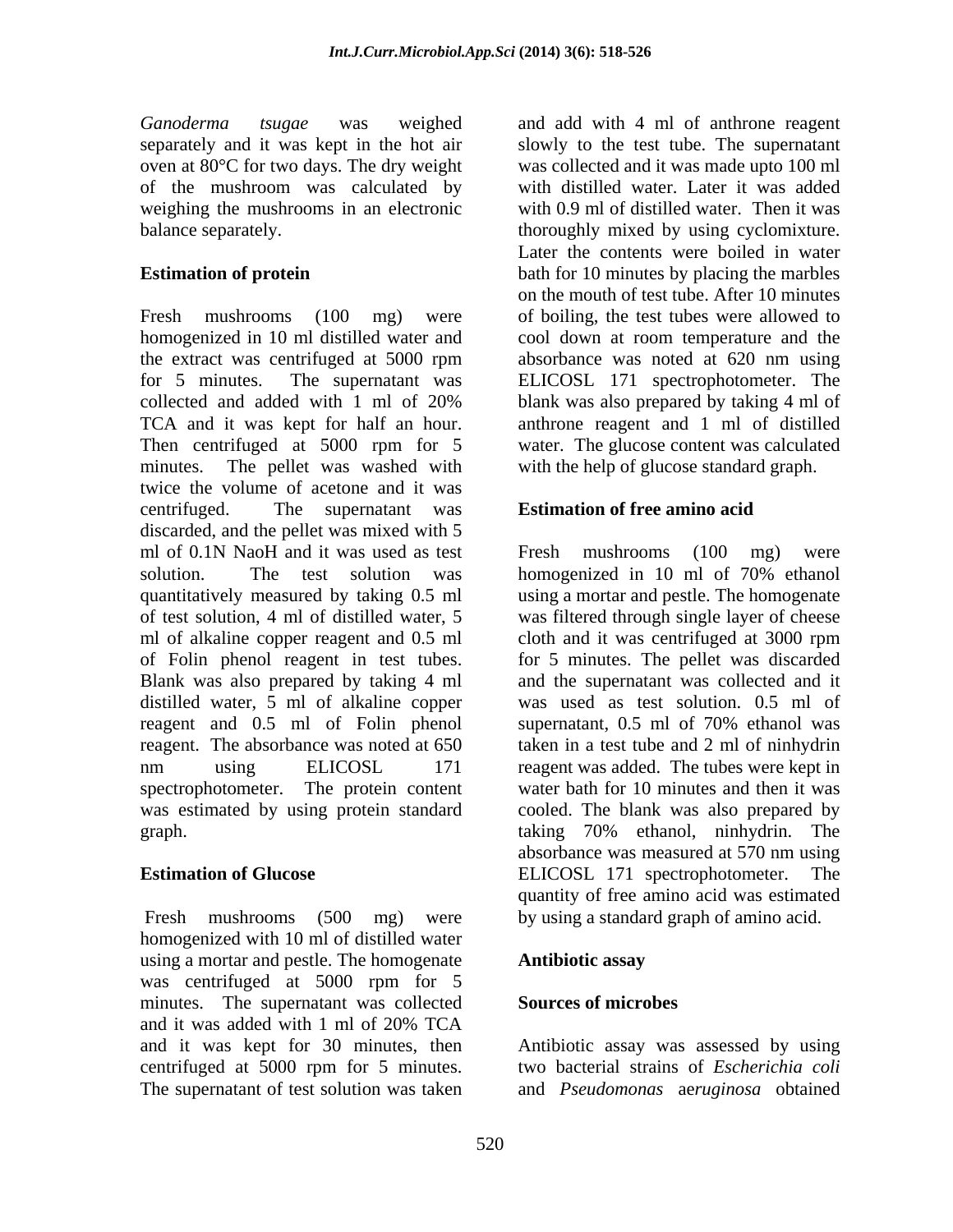from Department of Microbiology, Ayya Nadar Janaki Ammal College, Sivakasi.

# **Assay of Antimicrobial activity**

The antimicrobial activity was assessed by well diffusion method in the Muller

## **Preparation of mushroom extract**

The dried mushroom powder was used for<br>the preparation of mushroom extract **Nutrient contents** the preparation of mushroom extract. Nutrient contents Five gm of mushroom powder was mixed with 100 ml of dimethyl sulfoxide and<br>acetone separately in a beaker and it was noted in the mushroom of edile and nonacetone separately in a beaker and it was noted in the mushroom of edile and non-<br>placed on a shaker for 24 hours. The edible mushroom *Ganoderma* recorded placed on a shaker for 24 hours. The aqueous solutions were filtered through Whatman (No.1) filter paper and then it<br>mushrooms were  $(16.14gm, 14.34gm, and nlaced on the rotary evaporator vaccine for  $11.62 \text{ gm}/100gm$  of fresh wt) in$ placed on the rotary evaporator vaccuo, for  $\frac{11.62 \text{ gm}/100 \text{ gm}}{15 \text{ minutes at } 37\degree\text{C}}$ . Then the residue was *Ganoderma tsugae*, Button mushroom and 15 minutes at 37°C. Then the residue was *Ganoderma tsugae*, Button mushroom and dissolved with 100 ml of dimethyl ovster mushroom respectively. The dissolved with 100 ml of dimethyl sulfoxide and acetone separately and

The Muller Hinton Agar medium was poured in an sterilized petriplates and then it was allowed for solidification. The selected microorganisms of (*Escherichia coli and Pseudomonas aeruginosa*) were swabbed over the medium using swab content. Therefore the dry weight of culture technique, in separate plates. The wells were prepared in the medium using sterile cork borer (5mm). The prepared extracts of dimethyl sulfoxide and acetone were loaded in different concentration of 100µl, and 150µl in an each well separately. The control plate was loaded with acetone and dimethyl sulfoxide solvent in each well separately. Later the plates were incubated at 37°C for 2 hours. After 24 hours, the zone of inhibition was mushroom. The protein content of the measured in mm. The antibiotic assay was mushroom was in the range of 19-35% (Li assessed separately in dimethyl sulfoxide and acetone extracts of mushrooms for amount of  $28.0$ mg/g/fr.wt<sup>-1</sup> was noted in

separate microorganisms.

# **Results and Discussion**

Hinton Agar medium. The three kinds of edible and non edible The collected mushrooms were identified and the results of the nutrient contents and antimicrobial activities were given below. mushrooms *Pleurotus djamor, Agaricus bisporus and Ganoderma tsugae* were identified based on their characters.

## **Nutrient contents**

stored at 4ºC for further analysis. was noted in the *Ganoderma tsugae* and **Assessment of antimicrobial activity** Button mushroom. The dry weight The dry weight of the mushrooms was noted in the mushroom of edile and non edible mushroom *Ganoderma* recorded maximum dry weight. The dry weight of mushrooms were (16.14gm, 14.34gm and 11.62 gm/100gm of fresh wt) in *Ganoderma tsugae*, Button mushroom and oyster mushroom respectively. The maximum dry weight of  $(16.14 \text{ g}/100 \text{gm})$ minimum of (14.34g/100gm) was noted in Button mushroom. The dry weight content was less in the edible mushrooms of *Agaricus bisporus* and *Pleurotus djamor*. These edible mushrooms are very soft and rich water content than the *Ganoderma*. The *Ganoderma* fruiting bodies are very hard, thick and less water content. Therefore the dry weight of *Ganoderma* was more. The protein content was high in mushroom compared to vegetables. Soluble protein content of the mushrooms also varied with the edible and non edible mushrooms.

> A very high amount of 32 mg/g fr .wt of soluble protein was recorded in Button mushroom. Samsher *et al*. (2006) noted the high protein content in button mushroom was in the range of 19-35% (Li and Chang, 1992). But the minimum was noted in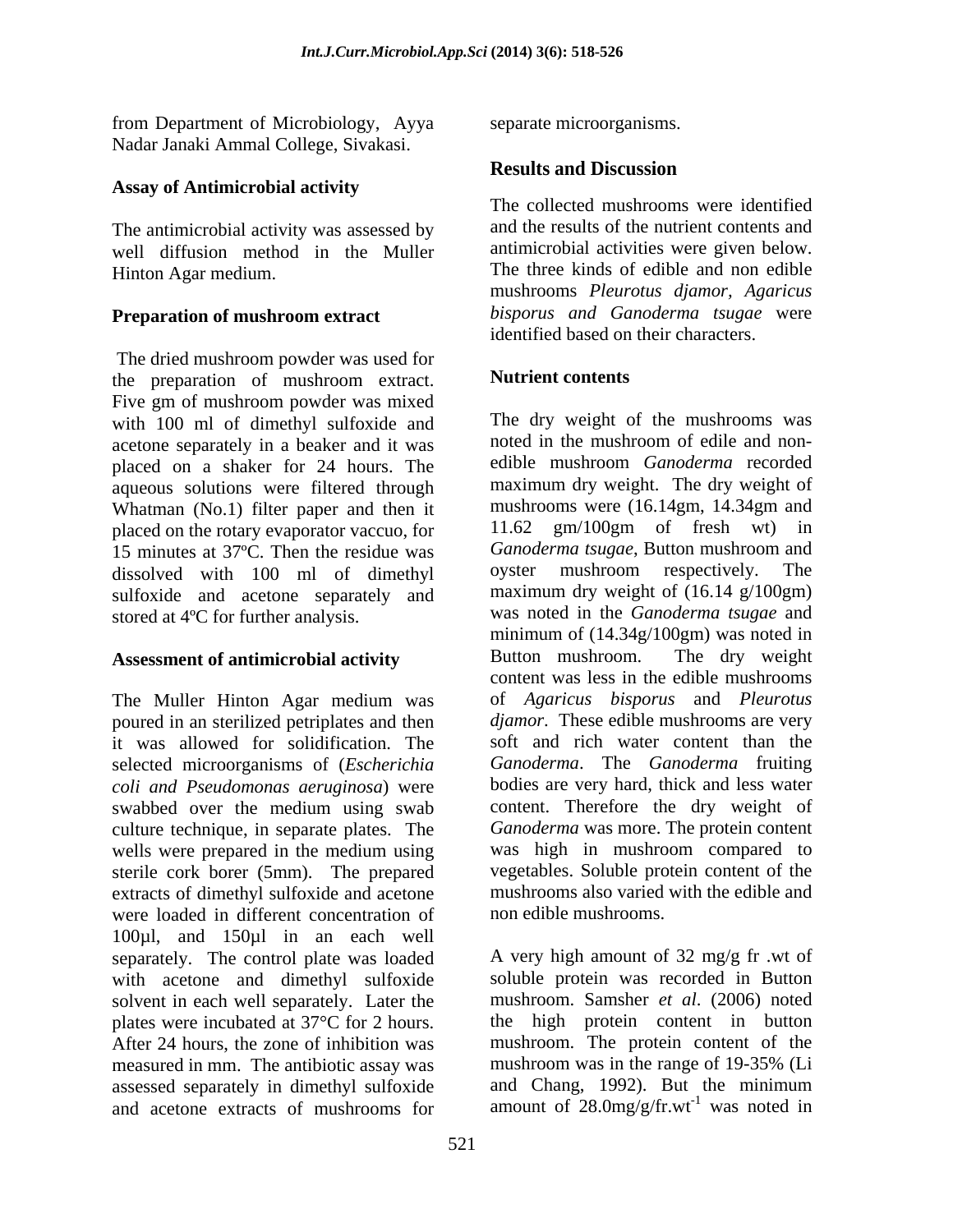were also varied with the edible and non Keypour *et al.* (2008). The results of edible mushrooms. The carbohydrate antibiotic assay at 100µl concentration, the content of edible and non-edible maximum zone of inhibition (12mm) was mushrooms represents the range of 4-13% observed in *Agaricus bisporus* (Plate 2a), on dry weight basis (Florezak *et al*., 2004). where as the minimum zone of inhibition However the soluble glucose content was very less than the protein content. Table *tsugae* against the pathogen *Escherichia* shows very high amount of 13.2 mg/g/fr. coli in acetone extracts. Smania et al. wt. of sugar was noted from the Button (2007) also observed antimicrobial activity mushroom and minimum amount of 9.7 by using the bacteria such as *Escherichia*  mg/g/fr. wt of sugar in oyster mushroom. coli, Pseudomonas aeruginosa, The non edible mushrooms reported 4.4 *Salmonella aureus* and *Bacillus* sp., in the mg/g/fr. wt. the same trends results observed by Florezak *et al*. (2004). The mushrooms are also rich in amino acid. The maximum zone of inhibition (14 mm) reported the same observation in Button  $mg/g/fr$ . wt<sup>-1</sup> amino acid was noted in the contents were in more mushrooms in when *bisporus* where as the minimum zone of  $mg/g/fr.wt^{-1}$  (Table1). The same result observed by Chandalia *et al*. (2000).

oyster mushroom compared to *Ganoderma* was studied by well diffusion method by *tsugae*. Wahid (1990) also found using the mushroom extracts extracted minimum amount of protein in from acetone and dimethyl sulfoxide *Ganoderma tsugae*. The protein content of separately. Similar solvent extraction was non edible mushroom was  $16.0 \text{ mg/g fr.wt}$  also carried out by using the solvents of <sup>1</sup>. acetone, ethanol, methanol and ethyl<br>alcohol by Dulger and Gonuz (2004) and<br>Soluble sugar content of the mushrooms Chloroform extract is also used by also carried out by using the solvents of acetone, ethanol, methanol and ethyl alcohol by Dulger and Gonuz (2004) and Chloroform extract is also used by (10mm) was observed in *Ganoderma coli* in acetone extracts. Smania *et al*. (2007) also observed antimicrobial activity *coli*, *Pseudomonas aeruginosa,* extract of *Ganoderma lucidum.* 

The amino acid contents were also varied observed in *Agaricus bisporus* whereas the with edible and non edible mushroom. minimum zone of inhibition (11 mm) was However the amount of 5.15 mg/g/fr. wt<sup>-1</sup> observed in *Ganoderma tsugae* against the free amino acid was noted from the button pathogen *pseudomonas aeruginosa*. As per mushroom. Samsher *et al*. (2006) also the results, the *Agaricus bisporus* shows mushroom. The minimum amount of 3.4 mushrooms (Plate 2b). The antibiotic amino acid was noted in the assay at 150 µl concentration, the zone of oyster mushroom. The amino acid inhibition was 13 mm in *Agaricus* composed with other food stuffs. The inhibition 11 mm in *Pleurotus djamor*  amino acid content mushrooms obtained against the pathogen *Escherichia coli*. from *Ganoderma tsugae* is very less 1.29 However the zone ofinhibition is 12 mm (Table1). The same result in *Ganoderma tsugae* against the pathogen **Antimicrobial activity assessment** *bisporus*, whereas the minimum zone of The selected microorganisms of *Pleurotus djamor* against the *Escherichia coli* and *Pseudononas Pseudomonas aeruginosa.* The *Agaricus aeruginosa* were cultured in slant culture *bisporus* shows more inhibitory zone than methods which are used for antibiotic the other two mushrooms. The inhibitory sensitivity test. The antimicrobial activity zone was also increased with increasingThe maximum zone of inhibition (14 mm) more inhibitory zone than the offer two *bisporus* where as the minimum zone of *Escherchia coli.* The maximum zone of inhibition (15 mm) was found in *Agaricus* inhibition (12 mm) has observed in *Pleurotus djamor* against the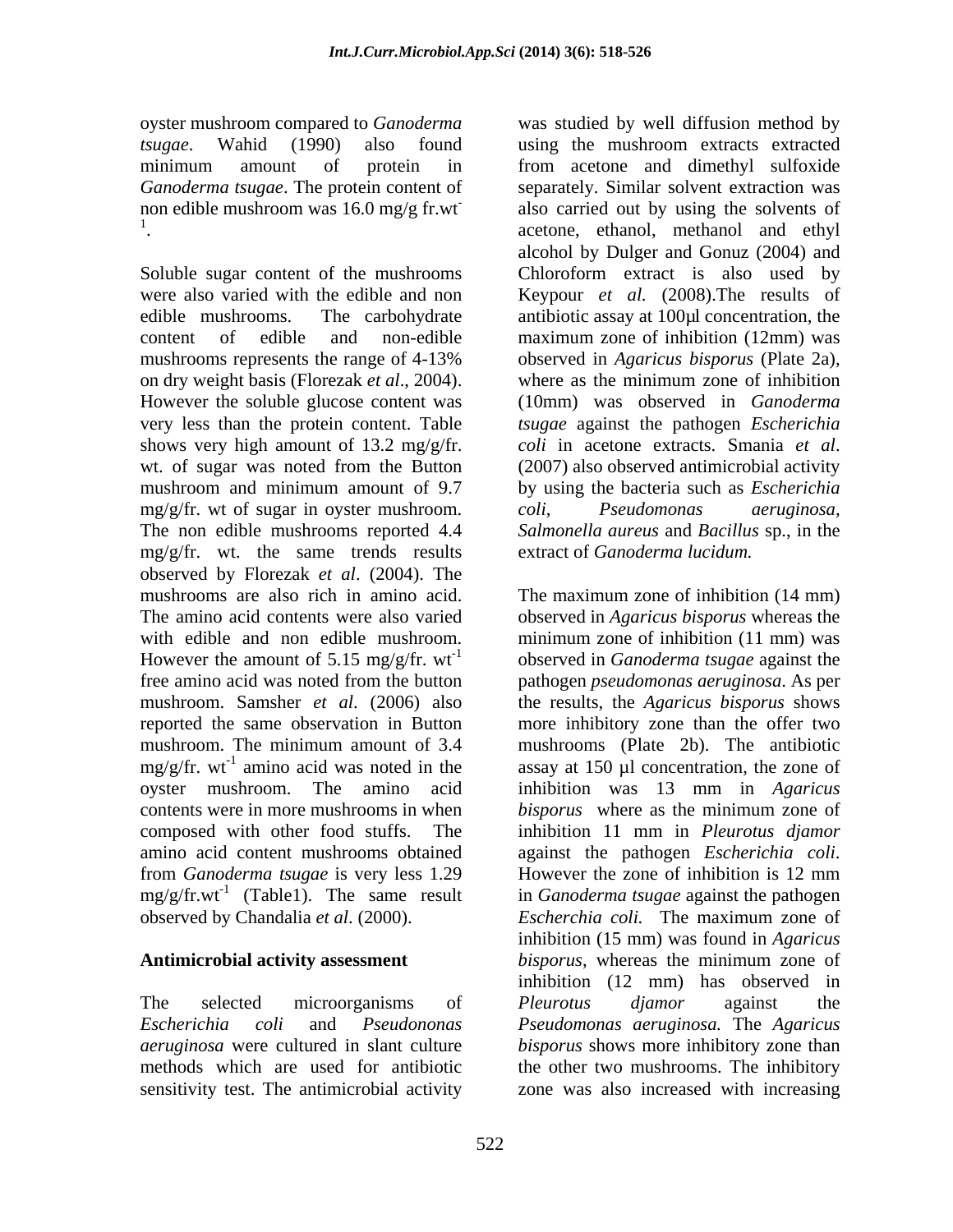concentration of extracts. However the to the presence of phenols and tannins in acetone extract of *Agaricus bisporus* shows more inhibitory zone at 100 µl and 150 µl concentration against the pathogen compared to dimethyl sulfoxide extracts of *Escherichia coli* and *Pseudomonas* button mushroom against the selected *aeruginosa* than other extracts. Vamanu *et al*. (2010) determined the antimicrobial antibacterial activity was reported in activity against *Escherichia coli*, *Bacillus Agaricus bisporus* against *Pseudomonas cereus* and *Listeria innocua* in the *aeruginosa* it is positively correlated with mushroom powder extract. In dimethyl the findings of Kim and Fung (2004) sulfoxide extract, the antibiotic assay at (Table 2). It may be due to the presence of 100 µl concentration, the maximum zone secondary metabolites and bioactive of inhibition 7mm was observed in *Ganoderma tsugae,* whereas the minimum zone of inhibition (5 mm) was observed in As per the results, it was found out that all the other two mushrooms, against the the analysed mushroom extracts were pathogen *Escherichia coli*. The maximum zone of inhibition 8mm in *Ganoderma tsugae* whereas the minimum zone of *aeruginosa* in well method using the inhibition 7 mm in the other two solvent extracts of both acetone and mushrooms against the pathogen dimethyl sulfoxide. The zone of

was observed in *Agaricus bisporus* against selective solubility of secondary the pathogen *Escherichia coli*. The maximum zone of inhibition 13mm observed in *Ganoderma tsugae*where as Metabolite such as phenolic compounds the minimum zone of inhibition (10 mm) by most macro fungus has been observed in *Pleurotus djamor* against the responsible for their antimicrobial and

zone at 100 µl and 150 µl concentration against the pathogen *Escherichia coli* and reported the presence of antibacterial activity with various levels. It may be due

the mushrooms. The zone of inhibition was more in acetone extracts when microorganisms. High level of compounds in silver nanoparticles.

*Pseudomonas aeruginosa* were recorded. inhibitions were also varied with<br>As per the results the *Ganoderma tsugae* inicroorganisms used. The active shows more inhibitory zone than the other principles of secondary metabolites also two mushrooms (Plate 3). The antibiotic varied with various types of mushrooms assay at 150 µl concentration, the which inhibit the growth of bacteria. maximum zone of inhibition (8 mm) However the variations in the zone of observed in *Ganoderma tsugae*where as inhibition were reported in acetone and the minimum zone of inhibition (6 mm) dimethyl sulfoxide extracts due to the reported antibiotic activity against *Escherichia coli* and *Pseudomonas aeruginosa* in well method using the dimethyl sulfoxide. The zone of inhibitions were also varied with mushroom extracts and type of microorganisms used. The active selective solubility of secondary metabolites in different solvents.

pathogen *Pseudomonas aeruginosa*. antioxidant activity of mushroom (Gao<br>and Tang *et al.*, 2005). This study has<br>The dimethyl sulfoxide of extract of revealed that the edible and non-edible *Ganoderma tsugae* shows more inhibitory mushrooms exhibited various levels of *Pseudomonas aeruginosa*. It was found are promising natural antimicrobial agents out that all the three type of mushrooms that can be harvested as potential antioxidant activity of mushroom (Gao and Tang *et al*., 2005). This study has revealed that the edible and non-edible antimicrobial activity in various solvents. The bioactive contents of the mushrooms antibacterial substances.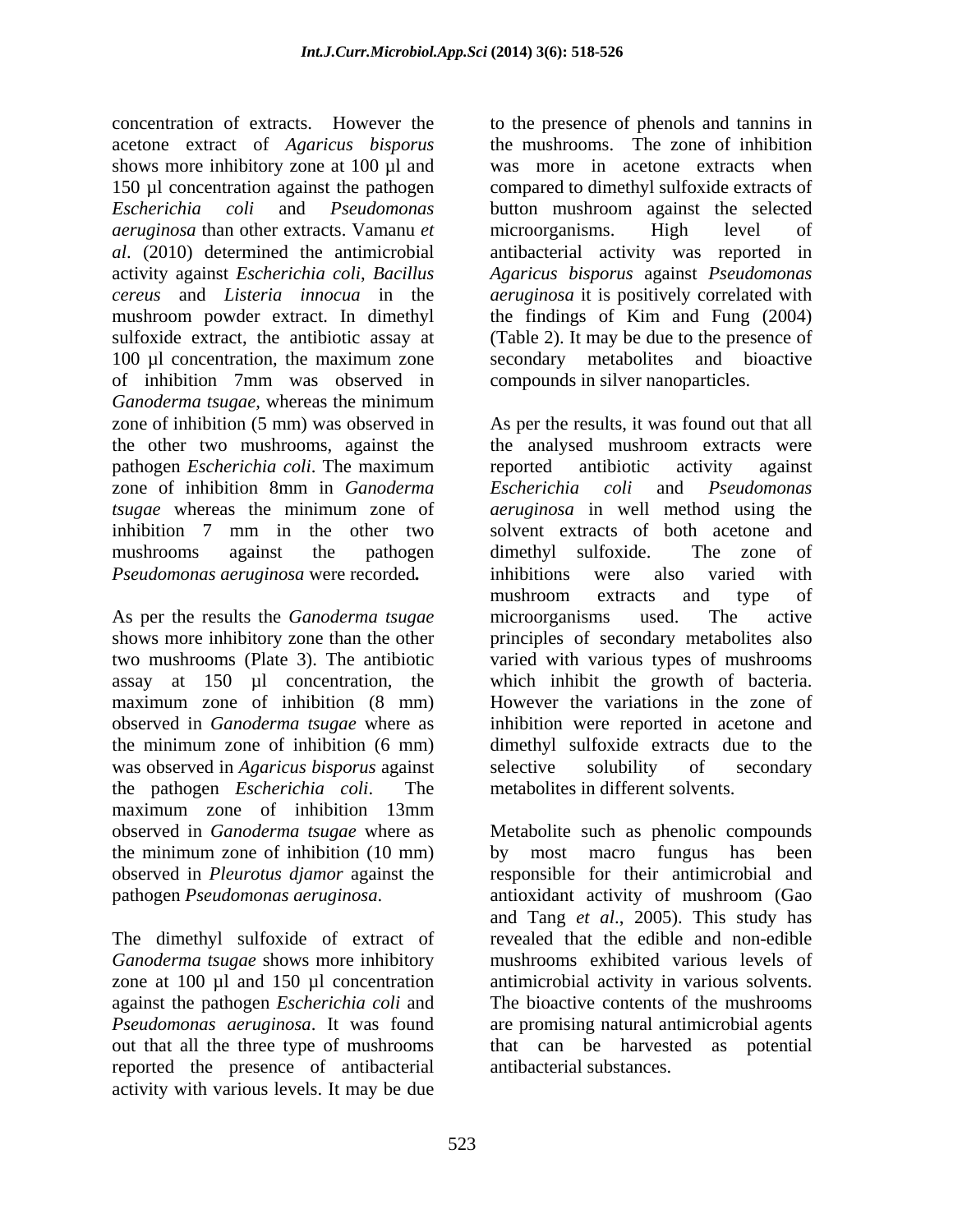| S.<br>No                 | <b>Mushrooms</b>                   | Dry weight<br>(mg/100gm)<br>$\mathbf{F}$ r. wt $^{-1}$ | <b>Protein</b><br>(mg/gm Fr.<br>$wt^-$ | <b>Glucose</b><br>(mg/gm Fr.<br>$Wt^{-1}$ | <b>Amino acids</b><br>(mg/gm Fr.<br>$wt^{-1}$ |
|--------------------------|------------------------------------|--------------------------------------------------------|----------------------------------------|-------------------------------------------|-----------------------------------------------|
|                          | Pleutorus<br>djamor                | 11.6                                                   | 28.0                                   | 9.2                                       | 3.4                                           |
| $\overline{\phantom{0}}$ | <i><b>Agaricus</b></i><br>bisporus | 14.3                                                   | 32.0                                   | 13.2                                      | 5.2                                           |
|                          | Ganoderma<br>tsugae                | 16.1                                                   | 16.0                                   | 4.4                                       | ن. 1                                          |

| <b>Table.1</b> Comparison of nutrient contents and antimicrobial properties of selected mushrooms |  |  |
|---------------------------------------------------------------------------------------------------|--|--|
|                                                                                                   |  |  |

**Table.2** Antibiotic assay (Well Method) zone of inhibition against selected microbes in the selected mushrooms using acetone and Dimethyl sulfoxide extract different concentrations.

|                          |                      | Zone of inhibition (Diameter in mm) |                              |             |                                           |             |                              |  |
|--------------------------|----------------------|-------------------------------------|------------------------------|-------------|-------------------------------------------|-------------|------------------------------|--|
| <b>Pathogens</b><br>used |                      |                                     | Concen   Pleutorus djamor    |             | <i><b>Agaricus</b></i><br><i>bisporus</i> |             | Ganoderma<br>tsugae          |  |
|                          | tration<br>$(\mu l)$ | Acet  <br>one                       | <b>Dimethyl</b><br>sulfoxide | Acet<br>one | Dimethyl<br>sulfoxide                     | Acet<br>one | <b>Dimethyl</b><br>sulfoxide |  |
| Pseudomonas              | 100                  |                                     |                              |             |                                           |             |                              |  |
| <i>aeruginosa</i>        | 150                  | $\sim$                              |                              |             |                                           | . .         |                              |  |
| Escherichia              | 100                  | $1 - 1$                             |                              | ▴∠          |                                           | 10          |                              |  |
| coli                     | 150                  |                                     |                              |             |                                           | . .         |                              |  |

**Plate.1** Selected edible and non-edible mushrooms a. *Pleurotus djamor;*  b. *Agaricus bisporus* and c. *Ganoderma tsugae*

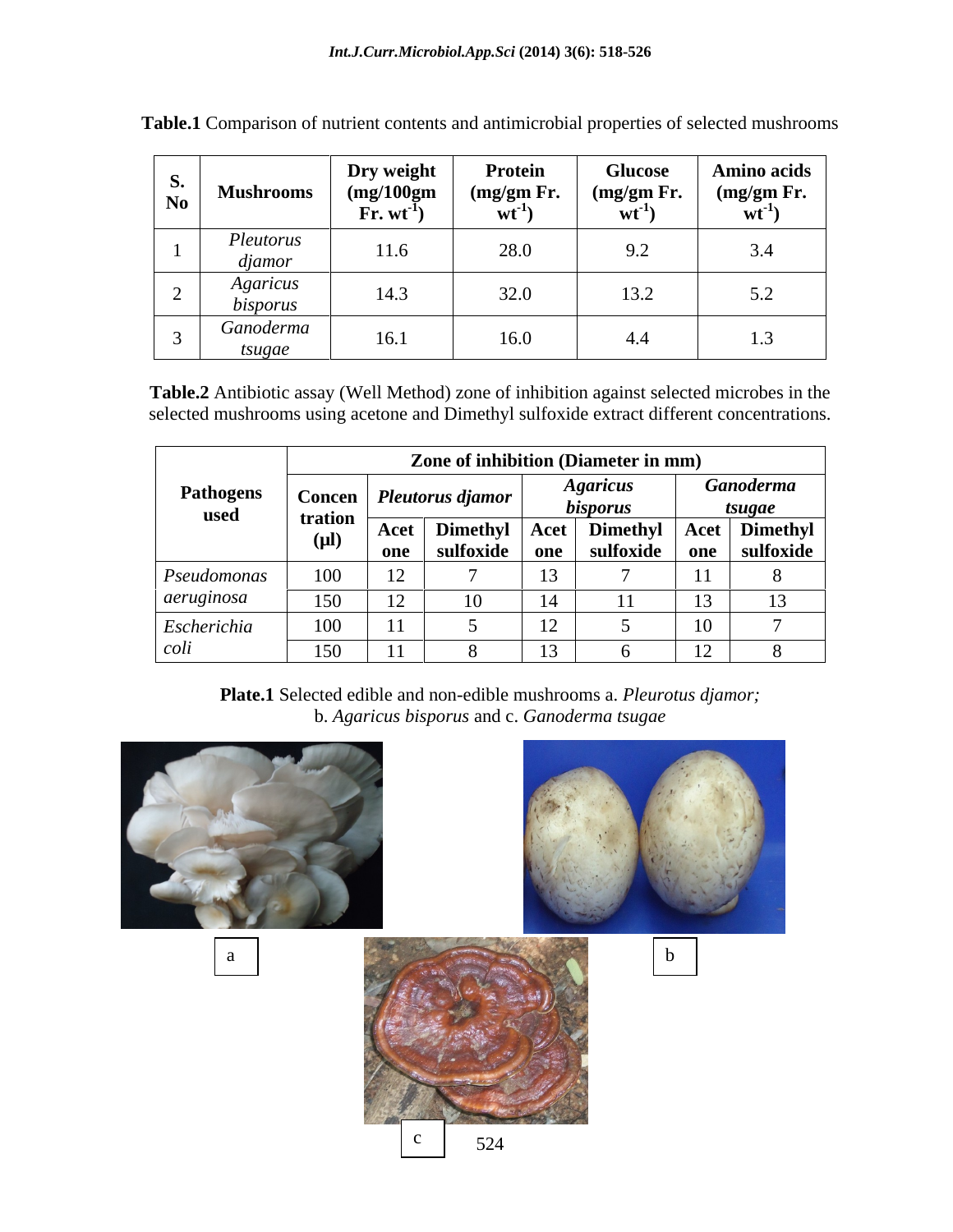**Plate.2** Inhibitory effect of *Agaricus bisporus* against the pathogen a. *E. coli*; b. *Pseudomonas aeruginosa*



**Plate.3** Inhibitory effect of *Ganoderma tsugae* against the pathogen *Pseudomonas aeruginosa*



- Blackwell M, 1996. In Introductory sons. *New York*. 104 – 107.
- Bahi, N (1983). Medicinal value of edible International Conference on Science and Cultivation Technology of Edible fungi*. Indian Mush Sci* 11, pp. 203
- Chandalia, M, Garg, A, Lutjohann, D, Von Bergmann, K, Grundy, SM, and Brinkly LJ 2000. Beneficial effects of high dietary fiber intake in patients with type 2 diabetes mellitus. *N.*

**References** *Eng. J. Med,* 342:1392 – 1398.

- Alexopoulos, C.J., Mim, C.W, and Dulger, B. and Gonuz, A. 2004. mycology  $4^{\text{th}}$  edition Jhon wiley and the medicine Asian I of Plant Sci 3. edition Jhon wiley and<br>
medicine. *Asian J. of Plant Sci.*, 3: Dulger, B. and Gonuz, A. Antimicrobial activity of certain plants used in Turkish traditional 104 107*.*
	- fungi. In; proceeding of the 2004. Comparision of chemical Florezak, J, Karmnska, A, Wedzisz, A., contents of the selected wild growing mushrooms. *Chem., Toksykol., 37 : 365 371.*
	- 209. Gao, Y.H., W.B. Tang, H, Gao, E.Chan ,J.Lan and Li, X.T. 2005, Antimicrobial activity of medicinal mushroom *Ganoderma*. *Food Res. Int.*, 21:211 – 229*.*